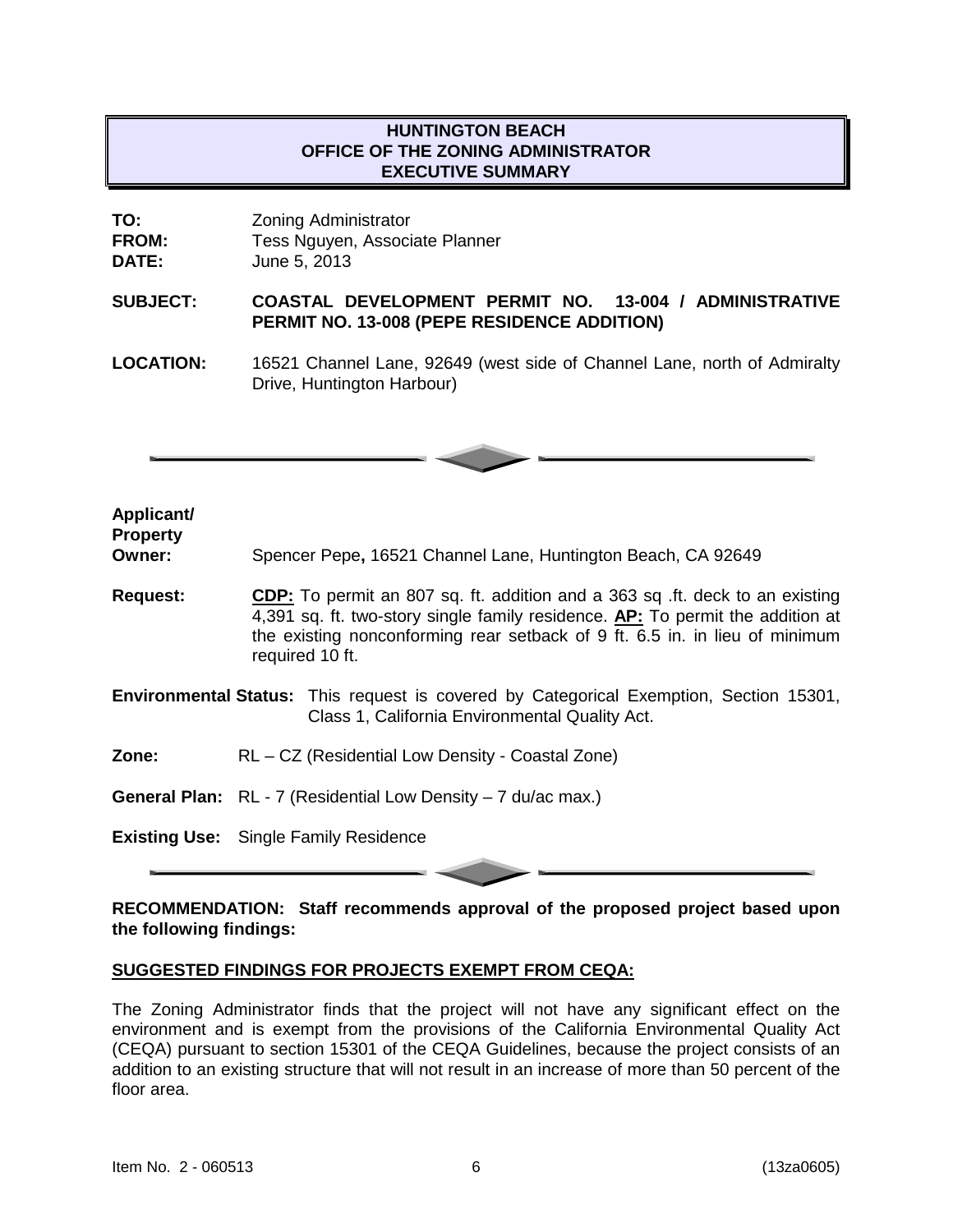## **SUGGESTED FINDINGS FOR APPROVAL - COASTAL DEVELOPMENT PERMIT NO. 13- 004:**

- 1. Coastal Development Permit No. 13-004 to permit the construction of an approximately 807 sq. ft. addition and an approximately 363 sq. ft. deck to an existing 4,391 sq. ft. two-story single-family residence conforms to the General Plan, including the Local Coastal Program Land Use Designation of Residential Low Density. The project is consistent with Coastal Element Land Use Policy C 1.1.1 to encourage new development to locate within, contiguous to or in close proximity to existing development areas able to accommodate it. The proposed construction will occur on a developed site, contiguous to existing residential development.
- 2. The project is consistent with the requirements of the CZ Overlay District, the base zoning district, as well as other applicable provisions of the Municipal Code. The addition will comply with all applicable development regulations, including minimum on-site parking, maximum building height, and minimum yard setbacks, with the exception of the rear yard setback. The project proposes to construct the addition to match the existing nonconforming rear yard setback of 9 ft. 6.5 in. in lieu of the minimum required 10 ft. The Huntington Beach Zoning and Subdivision Ordinance permits construction of an addition to an existing nonconforming setback with approval of an administrative permit. As such, the applicant is seeking approval of an administrative permit in conjunction with a coastal development permit.
- 3. At the time of occupancy the proposed development can be provided with infrastructure in a manner that is consistent with the Local Coastal Program. The proposed addition will be constructed on a previously developed site in an urbanized area with all necessary services and infrastructure available, including water, sewer, and roadways.
- 4. The development conforms to the public access and public recreation policies of Chapter 3 of the California Coastal Act. The project will not impede public access, recreation, or views to coastal resources.

# **SUGGESTED FINDING FOR APPROVAL – ADMINISTRATIVE PERMIT NO. 13-008:**

1. Administrative Permit No. 13-08 to permit the 807 sq. ft. addition at the existing nonconforming rear setback of 9 ft. 6.5 in. in lieu of the required minimum of 10 ft. at an existing two-story single family residence will not be detrimental to the general welfare of persons working or residing in the vicinity or detrimental to the value of the property and improvements in the neighborhood.

Although the proposed addition does not meet the minimum required rear yard setback, constructing the addition at the existing nonconforming setback will not adversely impact adjacent properties. The addition is proposed to encroach 5.5 inches into the required rear yard leaving a 9 ft. 6.5 in. setback from the rear property line at the nearest point. The length of the addition along the nonconforming setback is 21 ft., which represents approximately 33% of the total width of the dwelling and 23% of the total width of the lot. Because the rear property line faces a 150-ft. wide channel in Huntington Harbour, the addition will be buffered from the neighboring residence to the west. Therefore, impacts from the portion of the addition that encroaches into the required rear yard setback are minimal.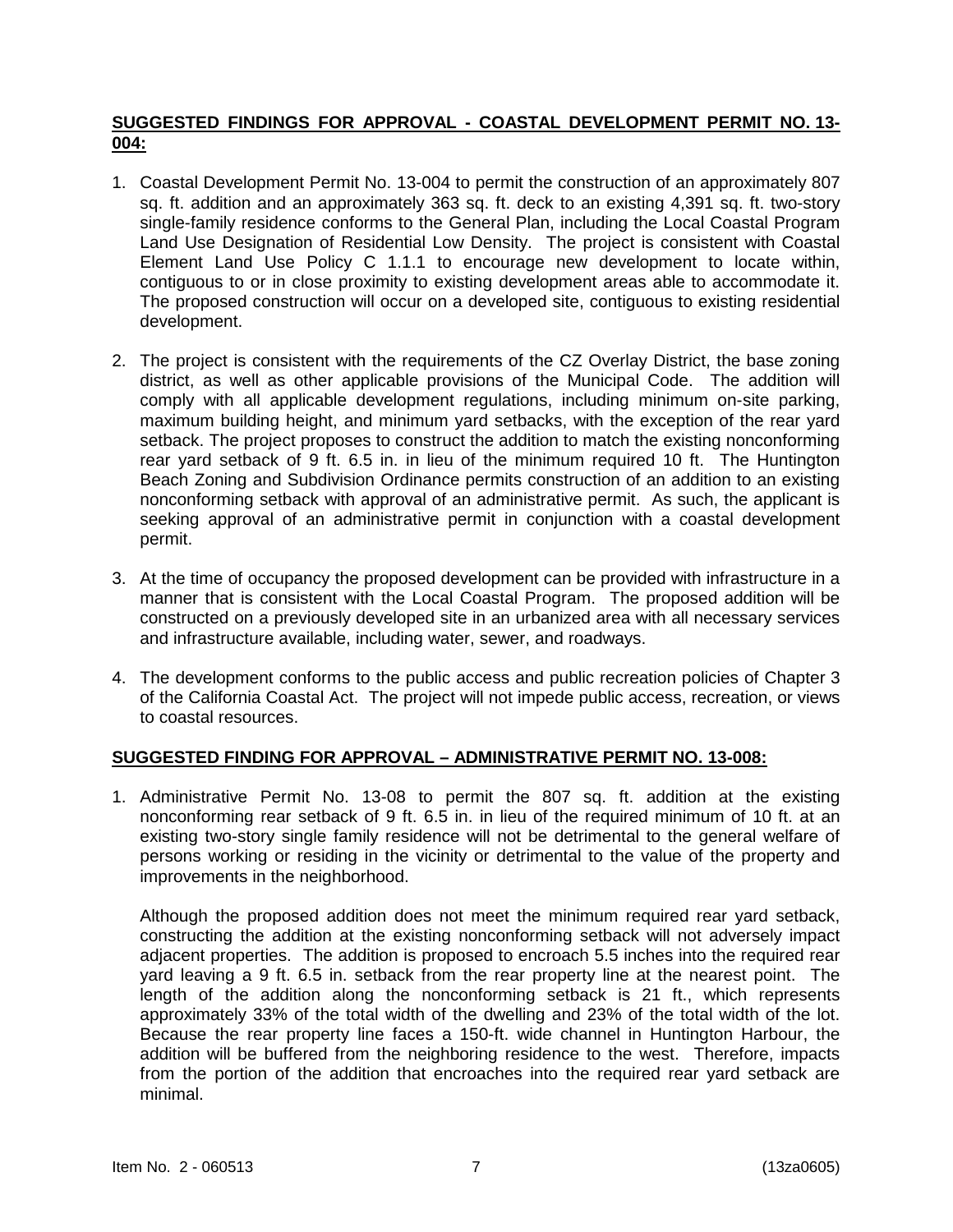## **SUGGESTED CONDITIONS OF APPROVAL - COASTAL DEVELOPMENT PERMIT NO. 13- 004 /ADMINISTRATIVE PERMIT NO. 13-008:**

- 1. The site plan, floor plans, and elevations received and dated April 23, 2013 shall be the conceptually approved design.
- 2. Prior to submittal for building permits, zoning entitlement conditions of approval shall be printed verbatim on one of the first three pages of all the working drawing sets used for issuance of building permits (architectural, structural, electrical, mechanical, and plumbing) and shall be referenced in the sheet index. The minimum font size utilized for printed text shall be 12 point.
- 3. During demolition, grading, site development, and/or construction, the following shall be adhered to:
	- a. Construction equipment shall be maintained in peak operating condition to reduce emissions.
	- b. Use low sulfur (0.5%) fuel by weight for construction equipment.
	- c. Truck idling shall be prohibited for periods longer than 10 minutes.
	- d. Attempt to phase and schedule activities to avoid high ozone days first stage smog alerts.
	- e. Discontinue operation during second stage smog alerts.
	- f. Ensure clearly visible signs are posted on the perimeter of the site identifying the name and phone number of a field supervisor to contact for information regarding the development and any construction/grading activity.
- 4. The final building permit cannot be approved until the following has been completed:
	- a. All improvements must be completed in accordance with approved plans, except as provided for by conditions of approval.
	- b. Compliance with all conditions of approval specified herein shall be verified by the Planning & Building Department.
	- c. All building spoils, such as unusable lumber, wire, pipe, and other surplus or unusable material, shall be disposed of at an off-site facility equipped to handle them.
- 5. The applicant and/or applicant's representative shall be responsible for ensuring that accuracy of all plans and information submitted to the City for review and approval.
- 6. Coastal Development Permit No. 13-04/Administrative Permit No. 13-08 shall become null and void unless exercised within two years of the date of final approval or within one year of the date of final Coastal Development Permit approval by the Coastal Commission if the